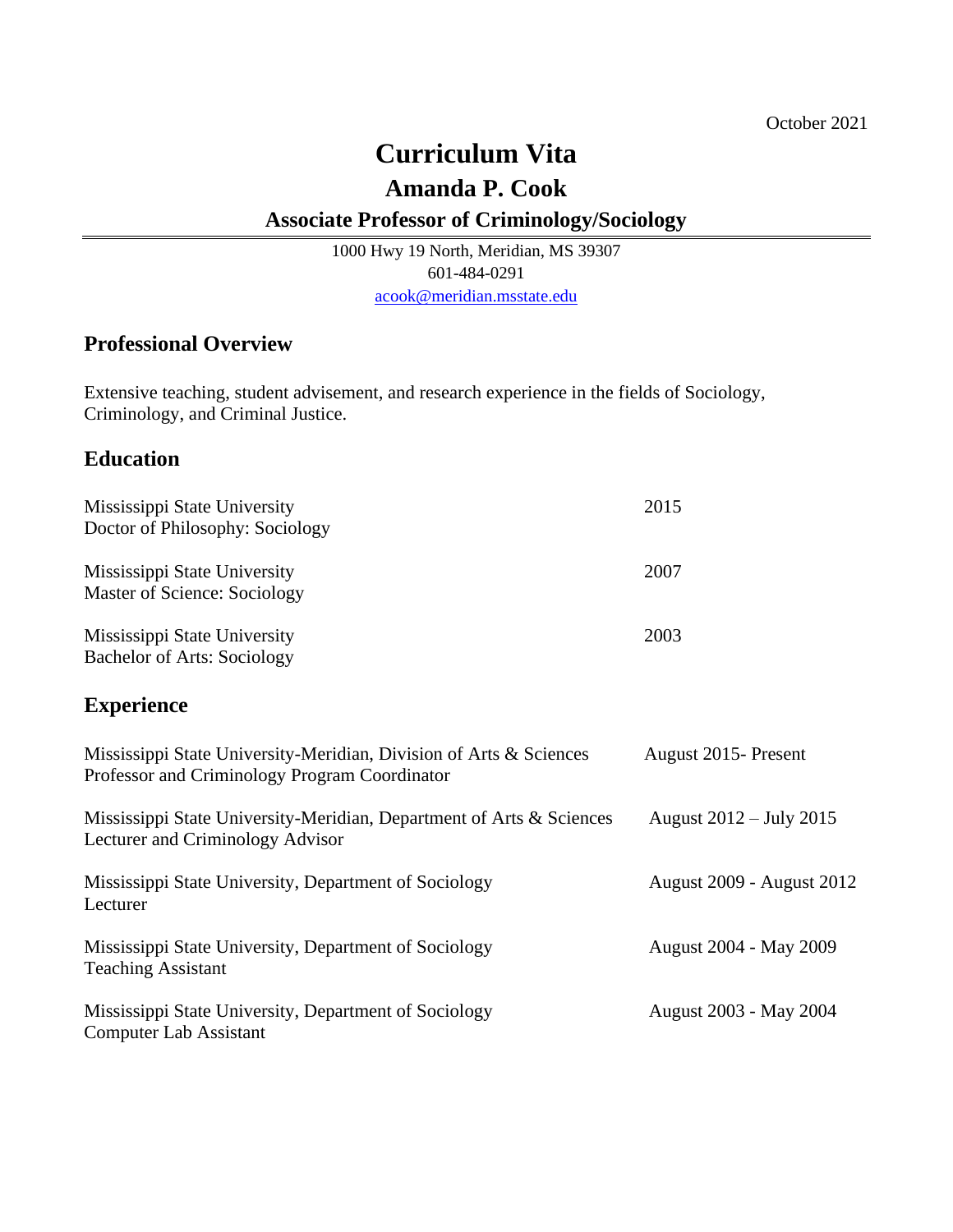### **Courses Taught**

Introduction to Sociology Senior Seminar in Criminology Contemporary Social Problems Violence in the U.S. Sociology of Sports Juvenile Delinquency The Criminal Justice System Drugs, Crime, and Control Criminological Theories Gender, Crime, and Justice Crime and Justice in America Race, Crime, and Justice Crime, Justice, and Inequality Victimology Social Research Practice Correctional Systems Community Crime Prevention Law and Society **Globalization and Crime Policing and Society** Deviant Behavior

Introduction to Social Research Contemporary Issues in Criminal Justice

### **Thesis/Dissertation**

- 2015 "Capital and Punishment: Prison's Revolving Door," Dissertation submitted to the faculty of Mississippi State University in partial fulfillment for the degree of Ph.D. in Sociology.
- 2007 "Capital and Punishment: Supporting the Death of Deterrence," Thesis submitted to the faculty of Mississippi State University in partial fulfillment for the degree of Master of Science in Sociology.

### **Publications**

#### **Peer-Reviewed Journal Publications:**

| 2020 | Cook, A. and Haynes, S., "Imprisonment Pains, Reentry Strains, and Perceived<br>Likelihood of Reoffending." Criminal Justice Studies. In Press. (Accepted May 13,<br>2020 and published online June 8, 2020)               |
|------|----------------------------------------------------------------------------------------------------------------------------------------------------------------------------------------------------------------------------|
| 2019 | Cook, A. and May, D., "It's Just Shoplifting (Or Is It?): Examining Court Processing of<br>Shoplifting Before and After the Passage of Mississippi House Bill 585." Criminology,<br>Criminal Justice, Law & Society 20(2). |
| 2017 | Cook, A.P. "Capital and Punishment: A Novel Model of Re-offending." Corrections:<br>Policy, Practice, and Research.                                                                                                        |

#### **Book Chapters:**

2019 Cook, A.P. "Minor Crimes, Major Impacts: An Examination of Racially Disparate Outcomes in Misdemeanor Court Processing." In *The Lower Criminal Courts*. Eds. Alisa Smith and Sean Maddan.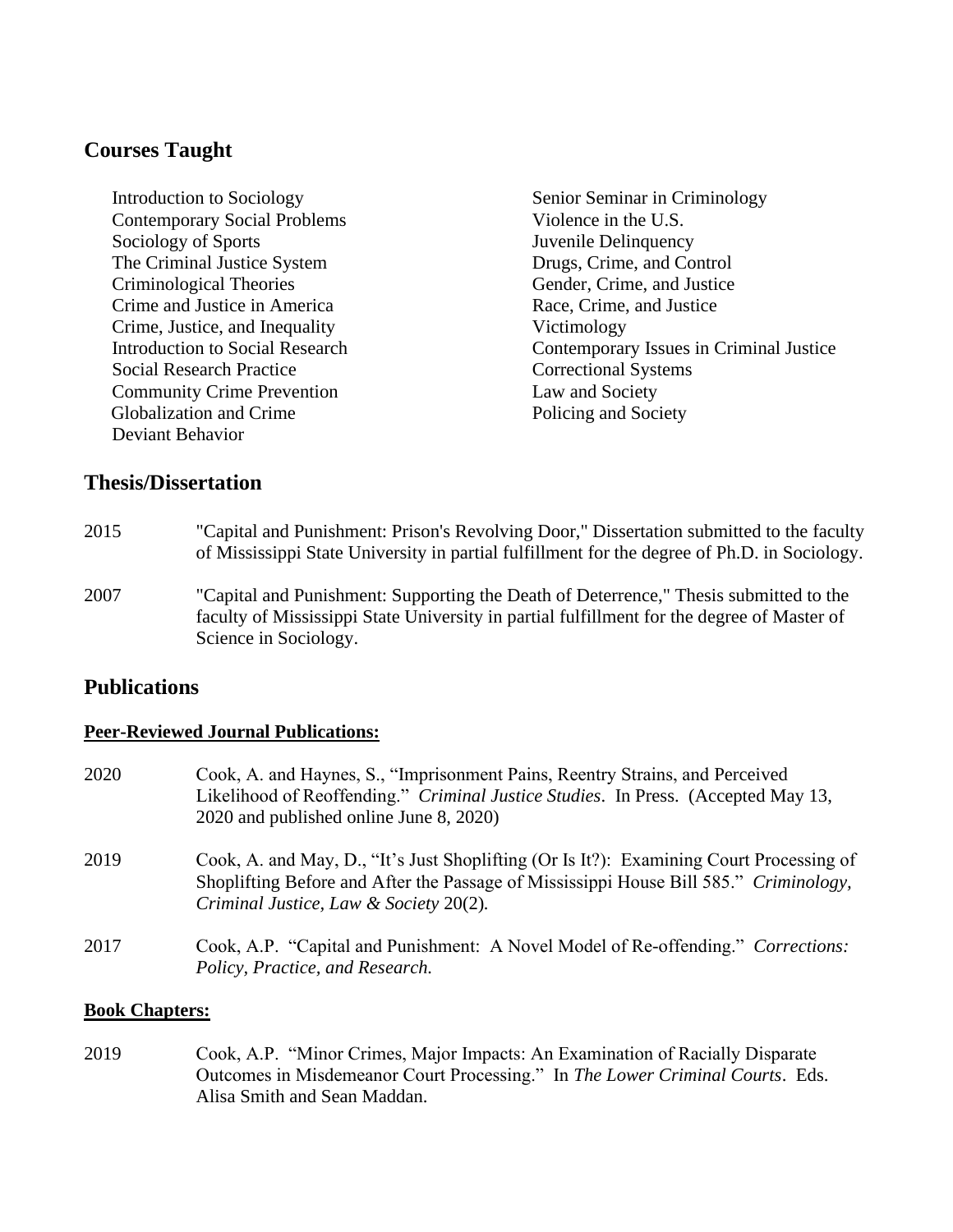#### **Encyclopedia Entries:**

- 2017 Cook, A.P. "Mississippi State Penitentiary (also known as Parchman)." In K. Kerley, H. Copes, S. Li, J. Lane, & S. Sharp (Eds.) *The Encyclopedia of Corrections*. Hoboken, NJ: Wiley Blackwell. (Accepted in 2015)
- 2017 Cook, A.P. "Chain Gangs." In K. Kerly, H. Copes, S. Li, J. Jane, & S. Sharp (Eds.) *The Encyclopedia of Corrections*. Hoboken, NJ: Wiley Blackwell. (Accepted in 2016)

#### **Academic Papers and Presentations**

2020 Cook, A. "Freetail Therapy: Misdemeanor Shoplifting in a Rural Jurisdiction." Paper accepted at meeting of the Academy of Criminal Justice Sciences, San Antonio, TX. (ACJS annual meeting was cancelled due to COVID-19 pandemic) 2019 Cook, A. and May, D. "Court Processing of Shoplifting Before and After the Passage of Mississippi House Bill 585." Paper presented at meeting of the Southern Criminal Justice Association, Nashville, TN. 2019 Cook, A. and May, D., "It's Just Shoplifting (Or Is It?): Examining Court Processing of Shoplifting Before and After the Passage of Mississippi House Bill 585." Paper presented at meeting of the Research Network on Misdemeanor Justice at John Jay College in NYC, NY (April 2019) 2018 Cook, A.P., May, D., Wood, P.B., Haynes, S.H., Johnson, K. "Differences in Rural and Urban Inmates in Accumulating Social Capital in Prison." Paper presented at meeting of the Academy of Criminal Justice Sciences, New Orleans, LA. 2018 Cook, A. and May, D., "Capital and Exchange Rates: Exploring the Impact on Inmates' Perceptions of Sanction Severity." Paper presented at meeting of the Southern Criminal Justice Association, Pensacola Beach, FL. 2018 Wood, P.B., Cook, A., and May, D., "Features of a Criminal Lifestyle in a Sample of Incarcerated Offenders." Paper presented at meeting of the Academy of Criminal Justice Sciences, New Orleans, LA. 2017 Cook, A.P. "Reentry and Re-offending: A Further Examination of Prison's Revolving Door." Paper presented at the meeting of the Southern Criminal Justice Association, New Orleans, LA. 2016 Cook, A.P. "Imprisonment Pains, Reentry Strains, and the Successful Cessation of Crime." Paper presented at the meeting of the Southern Criminal Justice Association, Savannah, GA. 2015 Cook, A.P. "Capitalizing on Punishment: Time Served and Lessons Learned." Paper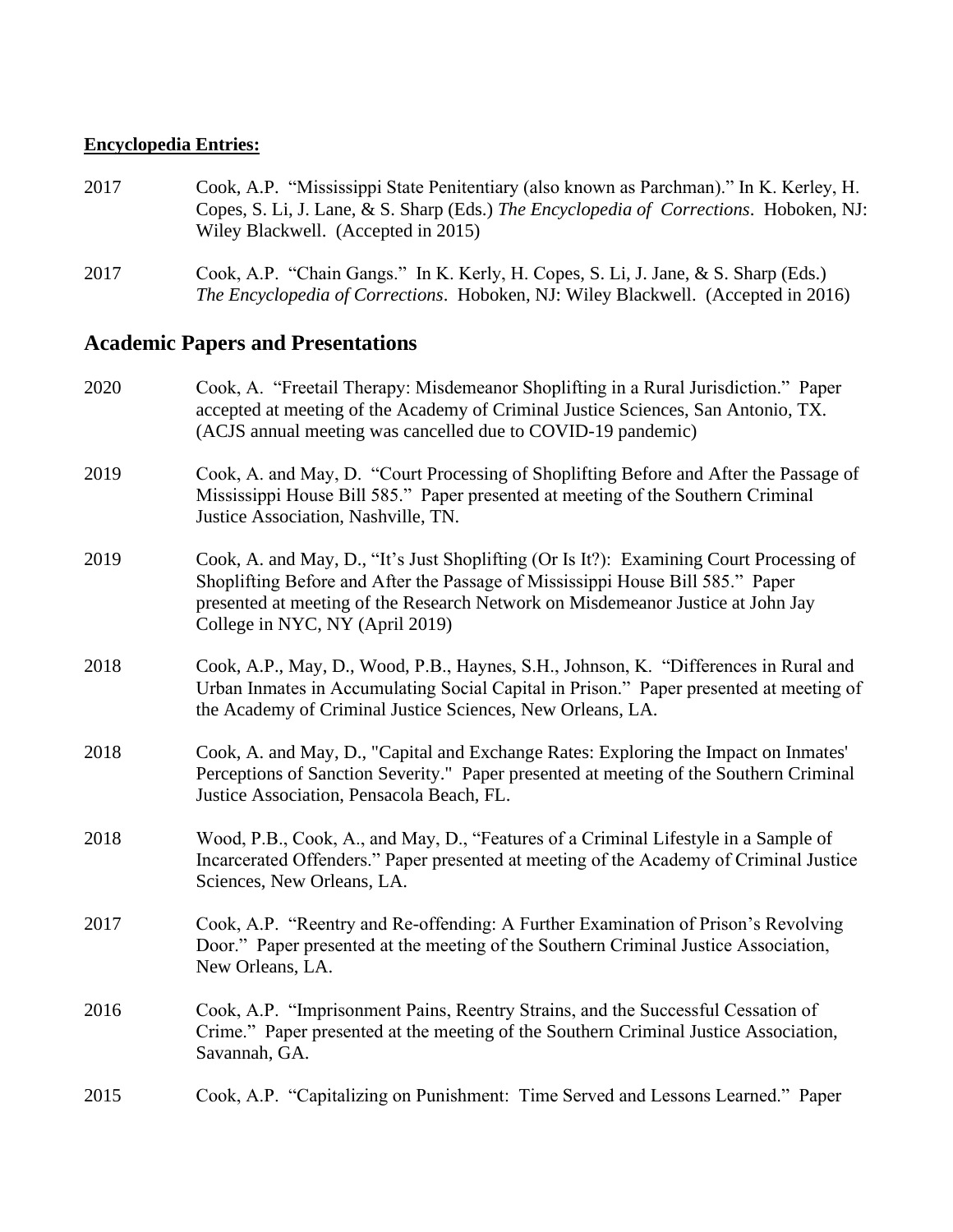| 2015 | Presented at the meeting of the Southern Criminal Justice Association, Charleston, SC.<br>Wood, P.B., Cook, A.P., Dunaway, R.G., Wilson, J.A. "Prisonization in a Sample of<br>Incarcerated Offenders." Paper presented at the meeting of the Southern Sociological<br>Society, New Orleans, LA. |
|------|--------------------------------------------------------------------------------------------------------------------------------------------------------------------------------------------------------------------------------------------------------------------------------------------------|
| 2015 | Cook, A.P. & Dunaway, R.G. "Punishment and Prison Capital: The Effects of Personal<br>and Vicarious Punishment Experiences on Likelihood of Re-offending." Paper presented<br>at the meeting of the Academy of Criminal Justice Sciences, Orlando, FL.                                           |
| 2014 | Cook, A.P. "Recidivism and the Prison Experience." Paper presented at the meeting of<br>the Southern Criminal Justice Association, Clearwater Beach, FL.                                                                                                                                         |
| 2013 | Cook, A.P. "Lowering Recidivism Through Higher Education: The Case for<br>Cooperation." Poster presented at the meeting of the Southern Criminal Justice<br>Association, Virginia Beach, VA.                                                                                                     |
| 2011 | Cook, A.P. "Capital and Punishment: Supporting the Death of Deterrence." Paper<br>presented at the meeting of the Southern Criminal Justice Association, Nashville, TN.                                                                                                                          |

### **Research Interests**

Prisons Community Corrections Recidivism Misdemeanors Violence Rural Criminology

## **Research/Grant Experience**

### 2011-2015 **Principal Investigator**

Mississippi Recidivism Project

- Research project conducted at Central Mississippi Correctional Facility aimed at better understanding recidivism in the state of Mississippi
- Submitted proposal for approval
- Designed survey instrument
- Conducted research at the facility with two faculty research team members (R. Gregory Dunaway and Stacy Haynes)
- Findings used in dissertation, conference papers, and journal articles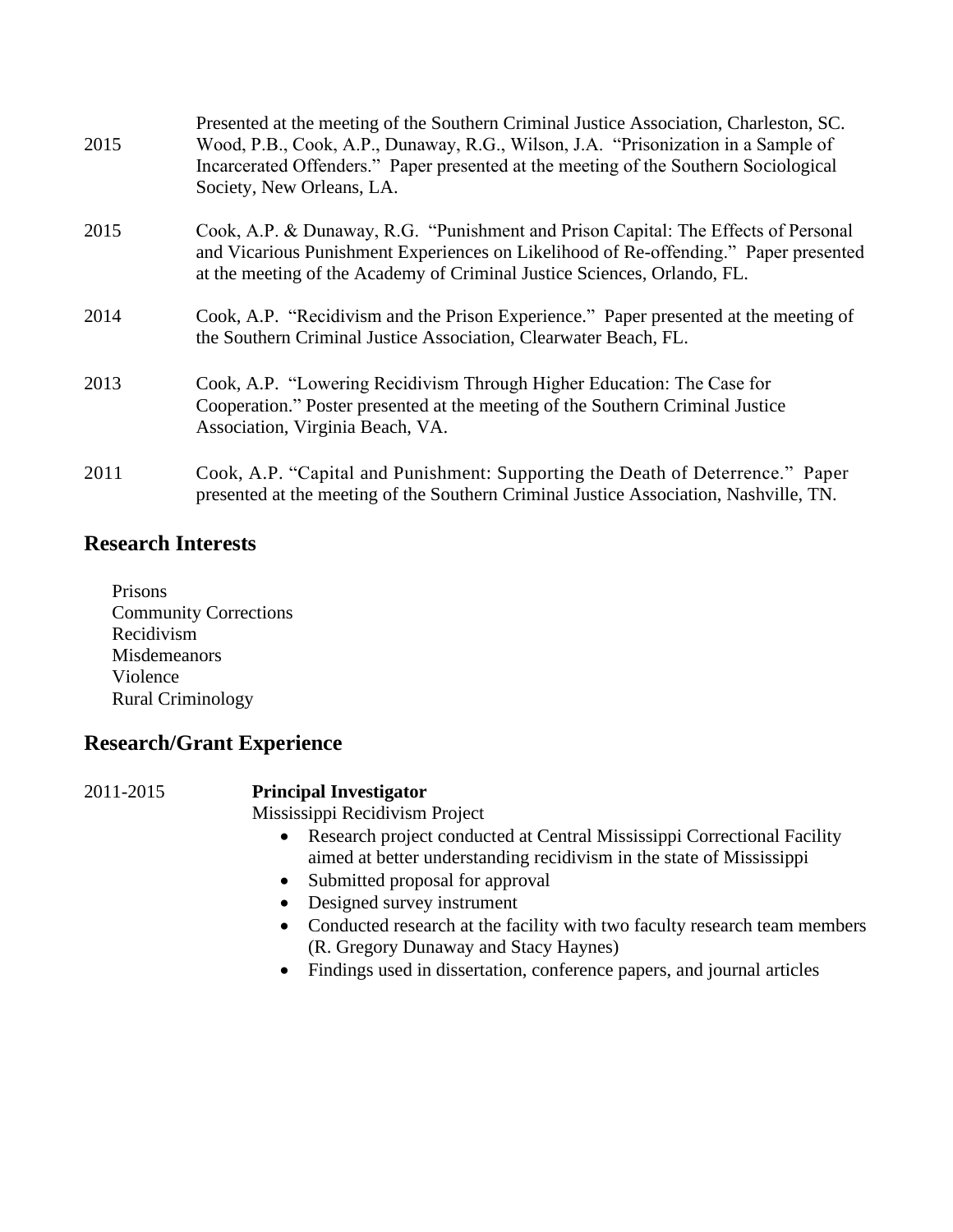| 2015-2017    | <b>Co-Principal Investigator</b>                                                         |
|--------------|------------------------------------------------------------------------------------------|
|              | Byrne Criminal Justice Innovation Planning Grant (Award Amount \$47,170)                 |
|              | Partnership with the Boys and Girls Club of East Mississippi                             |
|              | Assisted in the application process                                                      |
|              | Conducted a comprehensive crime assessment in the East End<br>$\bullet$                  |
|              | neighborhood of Meridian, Mississippi                                                    |
|              | Provided guidance and expertise to help the City of Meridian identify                    |
|              | priorities and develop strategies of prevention, intervention, and                       |
|              | suppression of crime.                                                                    |
|              | Assisted in the application for BCJI Implementation Grant                                |
| 2016-Present | <b>Researcher</b>                                                                        |
|              | Mississippi Reentry Project                                                              |
|              | Research project conducted at Central Mississippi Correctional Facility<br>$\bullet$     |
|              | aimed at better understanding prisoner reentry challenges and predictors of              |
|              | success.                                                                                 |
|              | Assisted with survey design<br>$\bullet$                                                 |
|              | Conducted research at the facility with faculty research team members                    |
|              | (David May, Stacy Haynes, and Kecia Johnson)                                             |
|              | Findings used in conference presentations and journal articles                           |
| 2017-2019    | <b>Co-Principal Investigator</b>                                                         |
|              | Research Network on Misdemeanor Justice Grant (Award Amount \$48,902)                    |
|              | Partnership with the City of Meridian, Mississippi and the Meridian Police<br>Department |
|              | Assisted in the application process                                                      |
|              | Working with Meridian Police Department to set up a data collection                      |
|              | system                                                                                   |
|              | Analyzing misdemeanor enforcement trends in Meridian, MS                                 |
| 2018-Present | Research Partner for the U.S. Attorney's office for the southern district in MS          |
|              | Assist with data collection and analysis for Project Safe Neighborhoods                  |
|              | initiative (Project EJECT) in the city of Meridian and Lauderdale county                 |
|              | in Mississippi                                                                           |
|              | Serve as a liaison between the U.S. Attorney's office, the City of<br>$\bullet$          |
|              | Meridian, Mississippi, and various community organizations                               |
|              | Provide monthly updates on violent crime incidents for the city of<br>٠                  |
|              | Meridian and Lauderdale county, Mississippi.                                             |
|              | Attend Project Safe Neighborhood national conventions<br>$\bullet$                       |
|              | Work with the U.S. Attorney's office to design and implement crime<br>٠                  |
|              | suppression programs                                                                     |
|              | Assist with grant applications                                                           |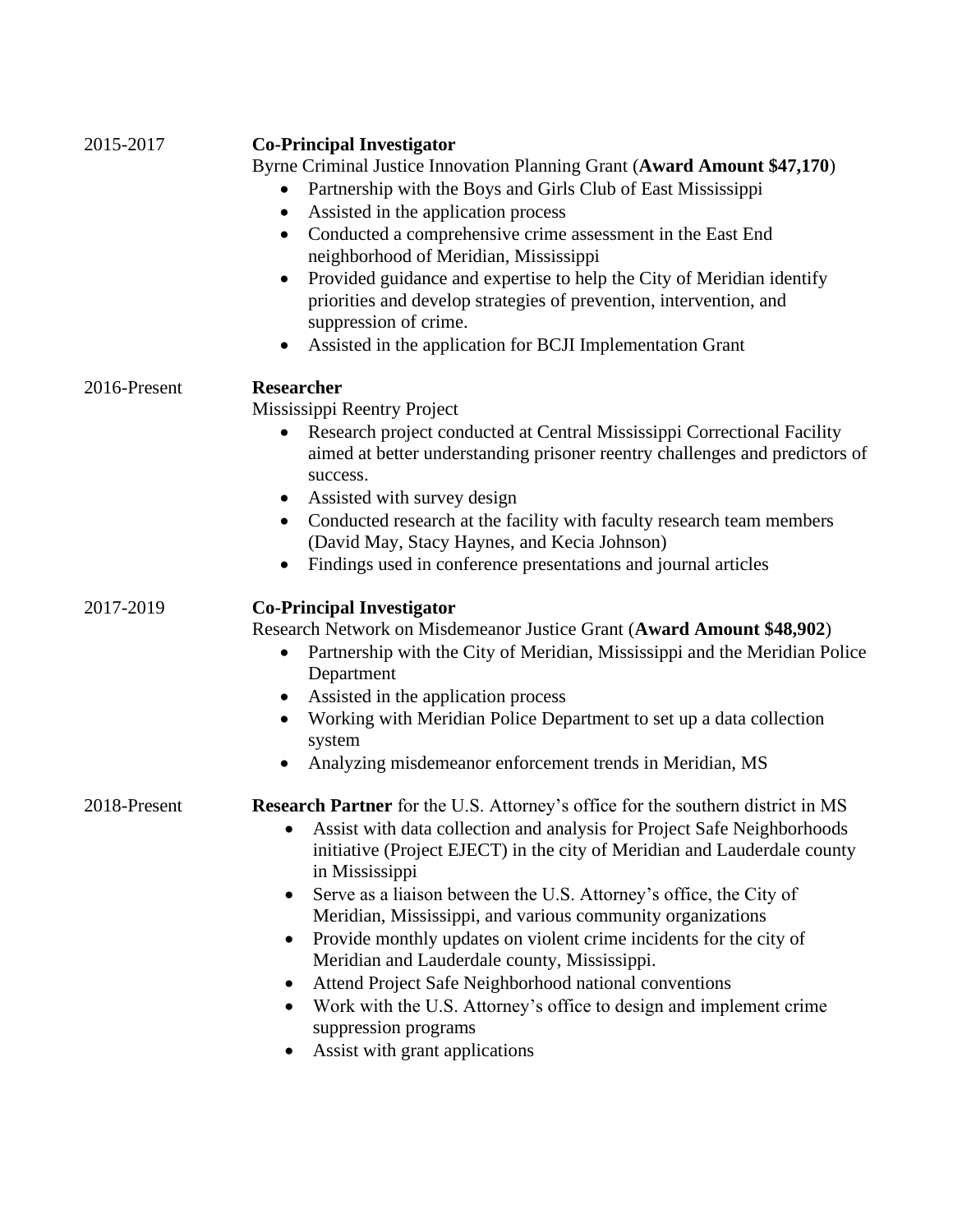## **Service-Related Contract Experience**

| 2018-2020    | <b>Program Evaluator</b>                                                            |
|--------------|-------------------------------------------------------------------------------------|
|              | Program Evaluator for a 21 <sup>st</sup> Century Community Learning Center Grant    |
|              | Partnership with the Boys & Girls Club of East Mississippi<br>$\bullet$             |
|              | Working with program coordinator on data collection strategy<br>$\bullet$           |
|              | Evaluating whether the Boys $\&$ Girls Club is achieving project goals<br>$\bullet$ |
| 2019-Present | <b>Project Specialist</b>                                                           |
|              | Project Specialist for the Phil Hardin Foundation                                   |
|              | Designed a STEM project for the Boys & Girls Club of East Mississippi               |
|              | Worked with BGC staff to recruit and hire a project facilitator<br>$\bullet$        |
|              | Conducting bi-annual evaluations of project effectiveness<br>$\bullet$              |
|              | Providing updates and reports to the Phil Hardin Foundation                         |
| 2020-Present | <b>Crime Data Specialist</b>                                                        |
|              | Crime Data Specialist for the City of Meridian                                      |
|              | Collect and analyze crime data for MPD and municipal court<br>$\bullet$             |
|              | Prepare and disseminate reports to appropriate agencies<br>٠                        |
|              | Create and maintain data collection systems<br>$\bullet$                            |
|              | Serve as liaison between the City of Meridian and Southern Poverty Law<br>$\bullet$ |
|              | Center regarding municipal court issues                                             |
|              |                                                                                     |

## **Departmental and University Service**

- Chartered a chapter of Alpha Phi Sigma at Mississippi State University-Meridian, Spring 2014
- Alpha Phi Sigma Advisor at Mississippi State University-Meridian, Spring 2014-Present
- Criminology Advisor at Mississippi State University-Meridian, Fall 2011-Present
- Search committee for the Administrative Director and Head of Campus position at Mississippi State University-Meridian, Fall 2015
- Search committee for the Academic Advising Center Coordinator position at Mississippi State University-Meridian, Spring 2016
- Search committee for the Division Head of Arts & Sciences position at Mississippi State University-Meridian, Fall 2017
- Undergraduate Curriculum Committee at Mississippi State University-Meridian, 2017-Present
- Partner in the Social Science Research Center's Mississippi Crime and Justice Research Unit 2018-2020
- Search committee for the Social Work Program Director position at Mississippi State University-Meridian, 2020-2021
- Search committee for the Academic Advisor position at Mississippi State University-Meridian, 2020
- Member of Diversity and Inclusion Committee for the Meridian Division of Arts & Sciences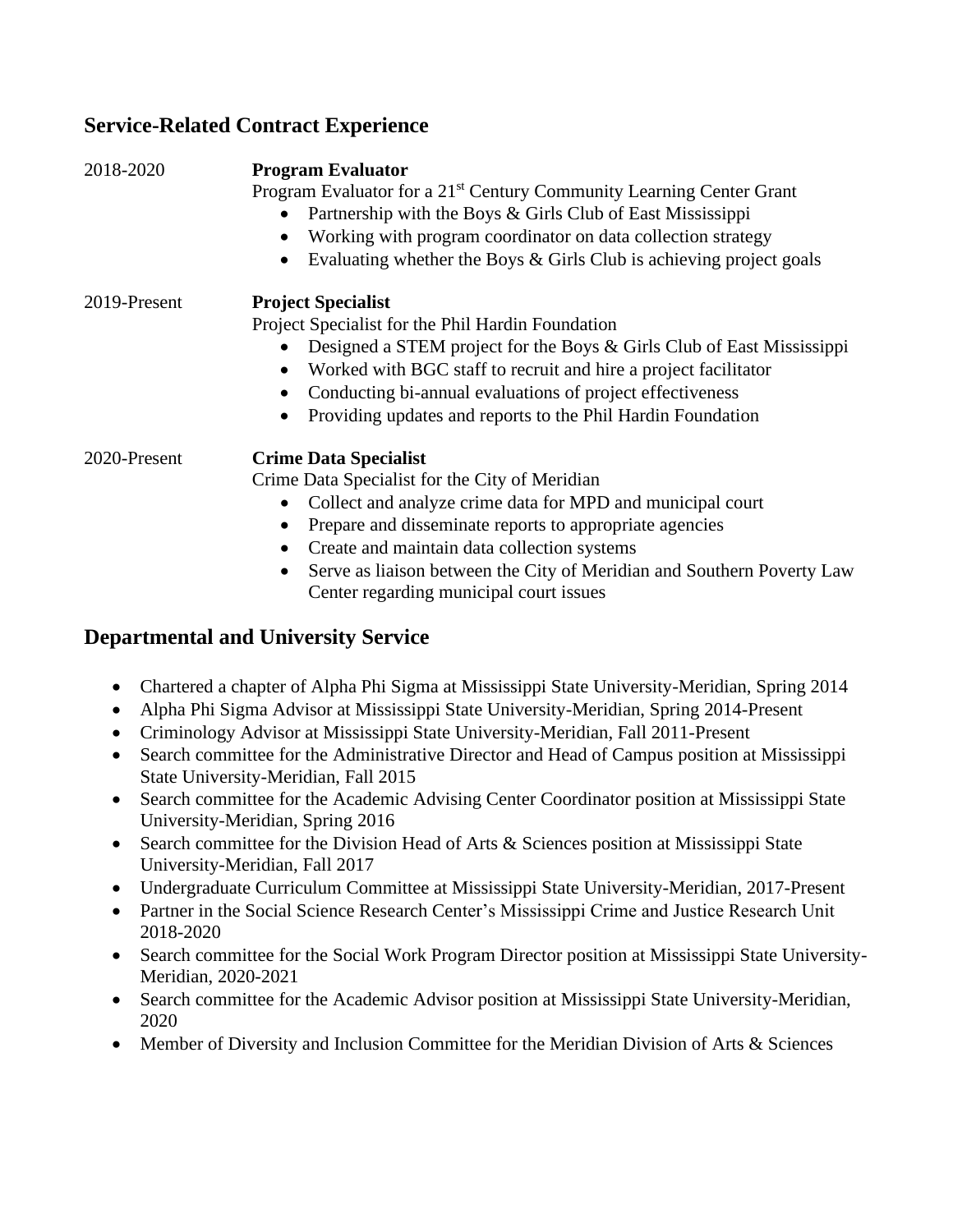## **Community Service Activities**

- Chair of the Meridian Leadership Council, whose aim is to reduce crime and revitalize the city of Meridian, MS (2015-2020)
- Member of the Noxubee Transitional Advisory Board and serve as a guest speaker for a reentry program housed at Noxubee Community Work Center (2017-Present)
- Research Partner and liaison for the U.S. Attorney's office for the southern district in Mississippi (2018-Present)
- Volunteer Firefighter for the city of De Kalb, Mississippi (2019-Present)
- Organizer of the Meridian Mentoring Project, connecting over 30 mentors from professional organizations with at-risk youth in the city of Meridian, MS (2020)
- Member of the Women's Alliance of Meridian, a group of influential and diverse professional women in east Mississippi dedicated to the advancement and empowerment of women through avenues of leadership, education, advocacy, and mentoring (2020)
- Member of Young Professionals of Meridian (2020)
- Judge for the Beauty and Beau Review at Magnolia Middle School in Meridian, MS (2020)

## **Guest Lectures and Workshops**

- Presented "Mississippi Misdemeanors: An Analysis of the Five Finger Discount in Meridian, Mississippi" at East Central Community College (September 2019)
- Presented "Surviving Spring Break" as part of Meridian Community College's Survivor Series (March 2020)
- Conducted a "Project-Based Learning" workshop at Mississippi State University (Starkville) for Law & Public Safety teachers in the state of Mississippi (June 2016)

## **Awards and Recognition**

- Received the "Making a Difference" Award from the U.S. Attorney's office for the southern district in Mississippi for crime-reduction efforts and community engagement in Meridian, MS, 2020.
- Nominated for the Mississippi State University College of Arts & Sciences Teaching Award, 2020.
- Mississippi State University Community Engagement Award (for community-engaged research with the Meridian Leadership Council in Meridian, MS), 2019
- Commendation from the Mississippi Department of Corrections Commissioner for service to the Noxubee County Transition Center reentry program, 2018
- Sociology Master's Student of the Year Award, 2005
- Criminal Justice and Corrections Undergraduate Student of the Year Award, Mississippi State University, 2003